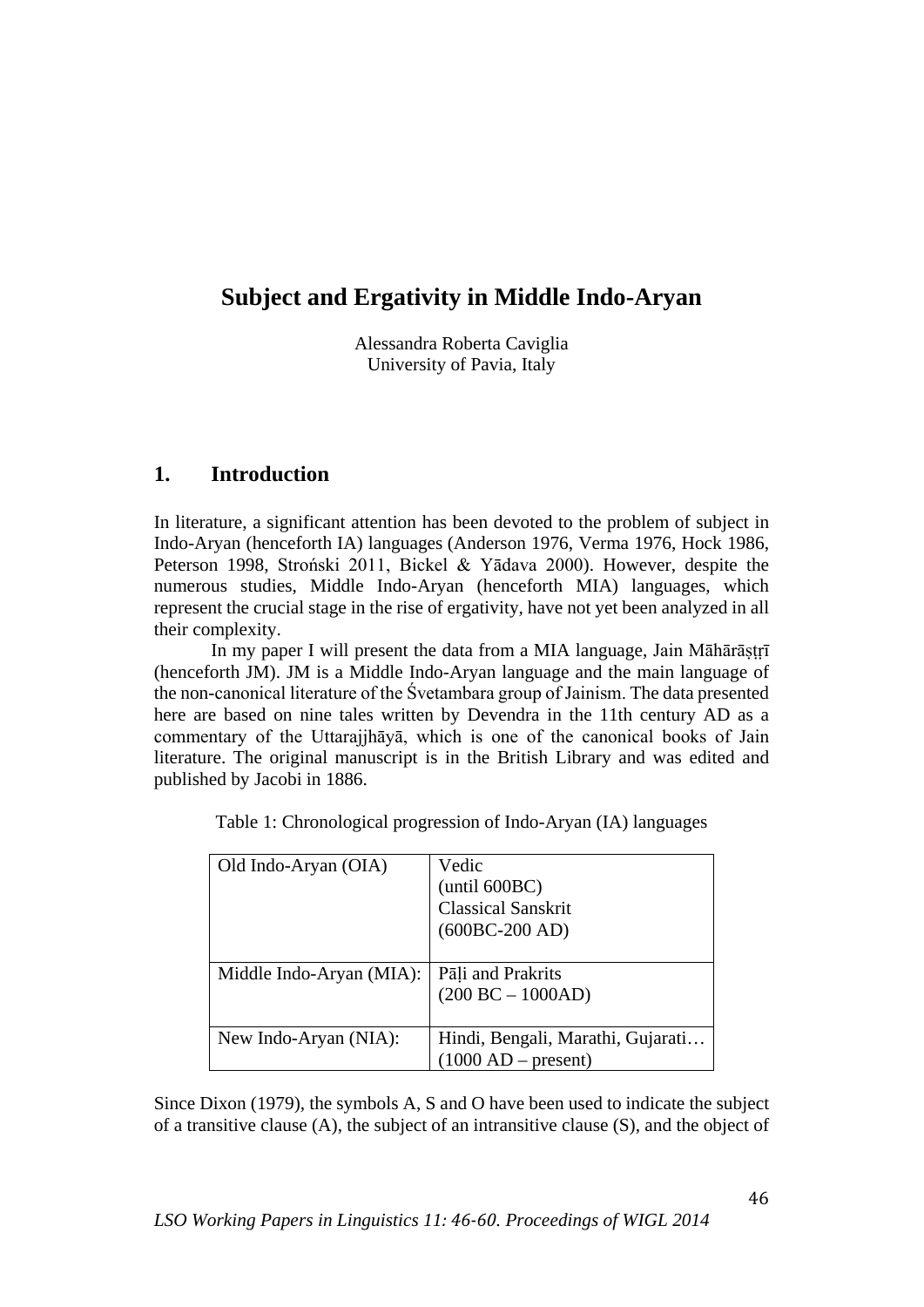a transitive clause (O). This convention will be followed throughout this presentation.

In JM the past construction expressed by the inherited past passive participle becomes the only available means of expressing past actions and thus it becomes functionally active, as there no longer exists a contrasting voice. However, the syntactic status of the subject in this past participle construction has yet to be proven. It has been proposed (Comrie 1978, Marantz 1984, Estival and Myhill 1988) that the emergence of ergativity have involved a "transfer of subject properties" from the grammatical subject of the former passive construction to A, that became the subject of the new ergative construction. This change is generally considered to have took place in the MIA languages and topicalization of A has been considered the starting point of the reanalysis.

In my paper I will argue against this proposal and I will focus on phenomena connected with the grammatical relations that are not yet completely accounted for MIA, taking a closer look at the subject properties. Traditionally, the term 'grammatical relation' (GR) refers to the morphosyntactic properties that relate an argument to a clause, as, for example, its subject or its object. What is crucial about the traditional notion of GRs is that they are identified by syntactic properties and that they relate an argument to the clause (Bickel 2011). This differentiates GRs from semantic roles (SRs) that are semantic, not syntactic relations, and they hold between arguments and predicates rather than between arguments and clauses.

The properties that were traditionally considered the key identifiers of GRs are the property of triggering verb agreement and the property of being assigned a specific case. However, these properties often do not converge on a single set of GRs in a language. Ergative systems, for example, jeopardized this traditional concept and research over the past three decades has expanded the range of syntactic properties that identify GRs in the languages. A new problem arose: are the syntactic properties of arguments beyond agreement and case, the behavior properties (behavior in relative clauses, raising constructions, the constraints on coreferential arguments in complementation, coordination and subordination) more diagnostic for identifying the GRs? In my paper I will discuss if the traditional syntactic properties define the GRs in JM and if the subject properties converge on A.

# **2. Ergativity**

Western Indo-Aryan languages have a split morphologically ergative alignment determined by the tense of the verb: the system is ergative only in the past tenses. By contrast, in the eastern Indo-Aryan languages the system is entirely accusative. This consideration has led to reflection on whether the ergative system is an innovation of some modern Indian languages or whether it has been inherited from the previous diachronic stages.

The term 'ergativity' is generally used to describe a "grammatical pattern in which the subject of an intransitive clause (S) is treated in the same way as the object of a transitive clause (O), and differently from a transitive subject (A)" (Dixon, 1994: 1). Thus ergativity is considered complementary to the familiar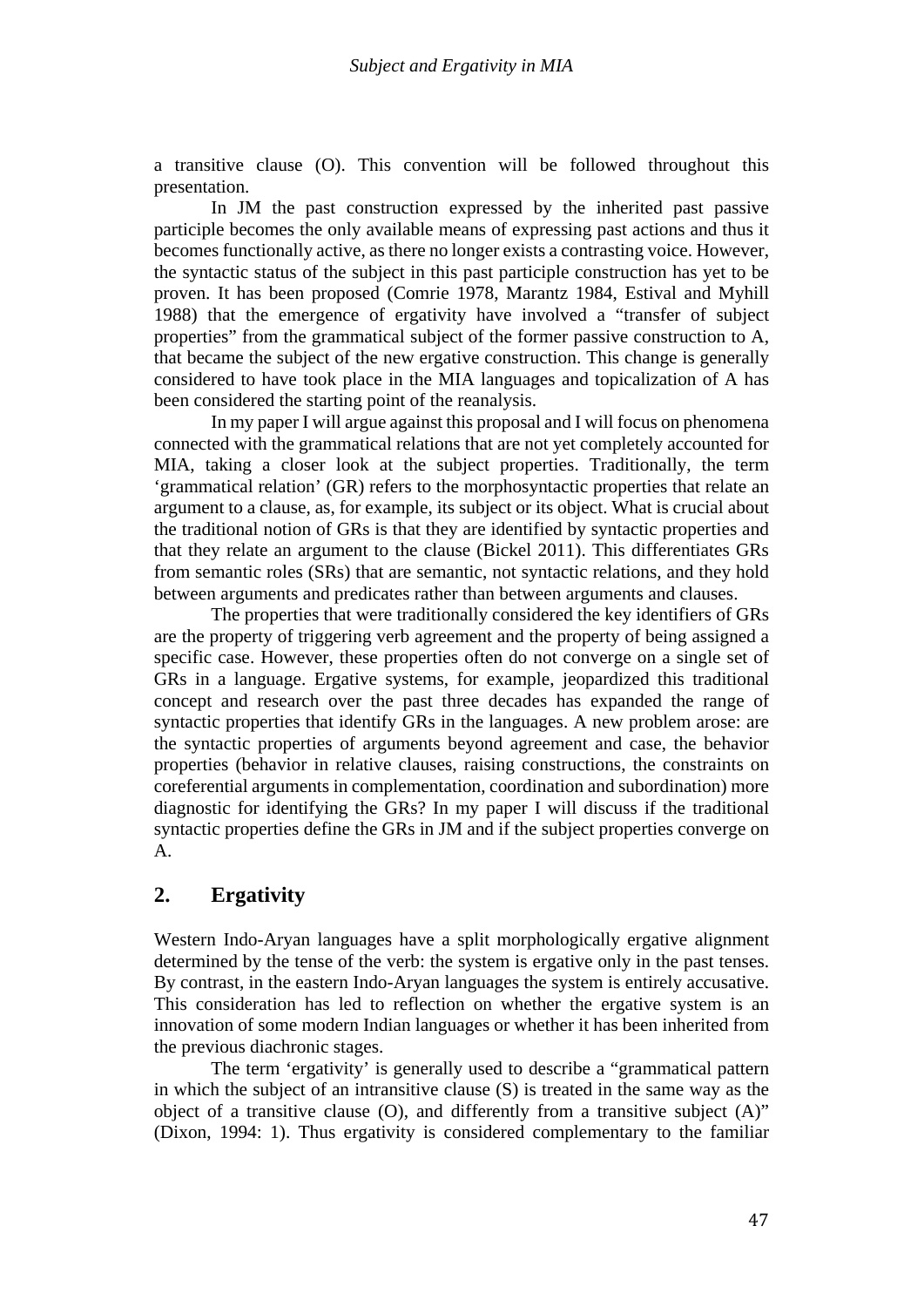pattern of accusativity, where S is treated as A. According to the above definition, ergativity can be found in a particular domain of the grammar if S and O are 'treated the same way'. But it is somehow problematic to understand the meaning of 'treated the same way'. The definition of ergativity is deliberately extensive because it must comprehend two basically different behaviors. Firstly, S may share similarities in its nominal morphology with O, giving rise to morphological ergativity. Secondly, S may share with O, and to the exclusion of A, the ability to control the syntactic processes, giving rise to syntactic ergativity. Morphological ergativity manifests itself primarily in coding properties:

(a) identity of case marking between S and O, and

(b) verbal agreement: the fact that both S and O determine agreement on the verb.

Establishing the presence of syntactic ergativity, on the other hand, is considerably more difficult. Simply put, syntactic ergativity is present if S and O share identical properties with regard to a number of different syntactic processes, that is, if they show evidence of an S/O pivot.

### **2. 1. Ergativity in IA**

Hindi has long been considered a prototypical example of a split ergative language, with a split in alignment based on tense (cf. Comrie 1978; Mohanan 1994; Dixon  $1994$  $1994$ :<sup>1</sup>

(1) *maiṃ-ne kal kitāb paṛhī* 1SG-ERG yesterday book:SG.F read:PST.SG.F 'I read a book yesterday.' (Verbeke &Willems 2012)

The subject in (1), *maim*, receives the ergative mark *–ne*, and the transitive verb does not agree with the pronominal subject of the sentence, but agrees with the direct object *kitāb* in gender and number. This type of construction occurs only with transitive verbs in the perfect past tense in Hindi. In all the other tenses Hindi shows the traditional Indo-European pattern: the verb agrees with the unmarked subject:

(2) *maiṃ kitāb paṛhtā huṃ* 1SG book:SG.F read:PRS.SG.M be:PRS.SG.M 'I am reading a book.' / 'I read a book.' (Verbeke & Willems 2012)

i<br>I

<span id="page-2-0"></span><sup>1</sup> In interlinear glosses, we use the following abbreviations: 1 'first person', 2 'second person', 3 third person', ABL 'ablative (case)', ACC 'accusative (case)', CR 'correlative (pronoun)', DEM 'demonstrative (pronoun)', EMP 'emphatic', ERG 'ergative (case)', F 'feminine', GEN 'genitive', GRD 'gerundive', INS 'instrumental (case)', LOC 'locative (case)', M 'masculine', N 'neuter', NOM 'nominative (case)', PL 'plural', PP 'past participle', PPP 'past passive participle', PRS 'present', PST 'past', REFL 'reflexive', SG 'singular'.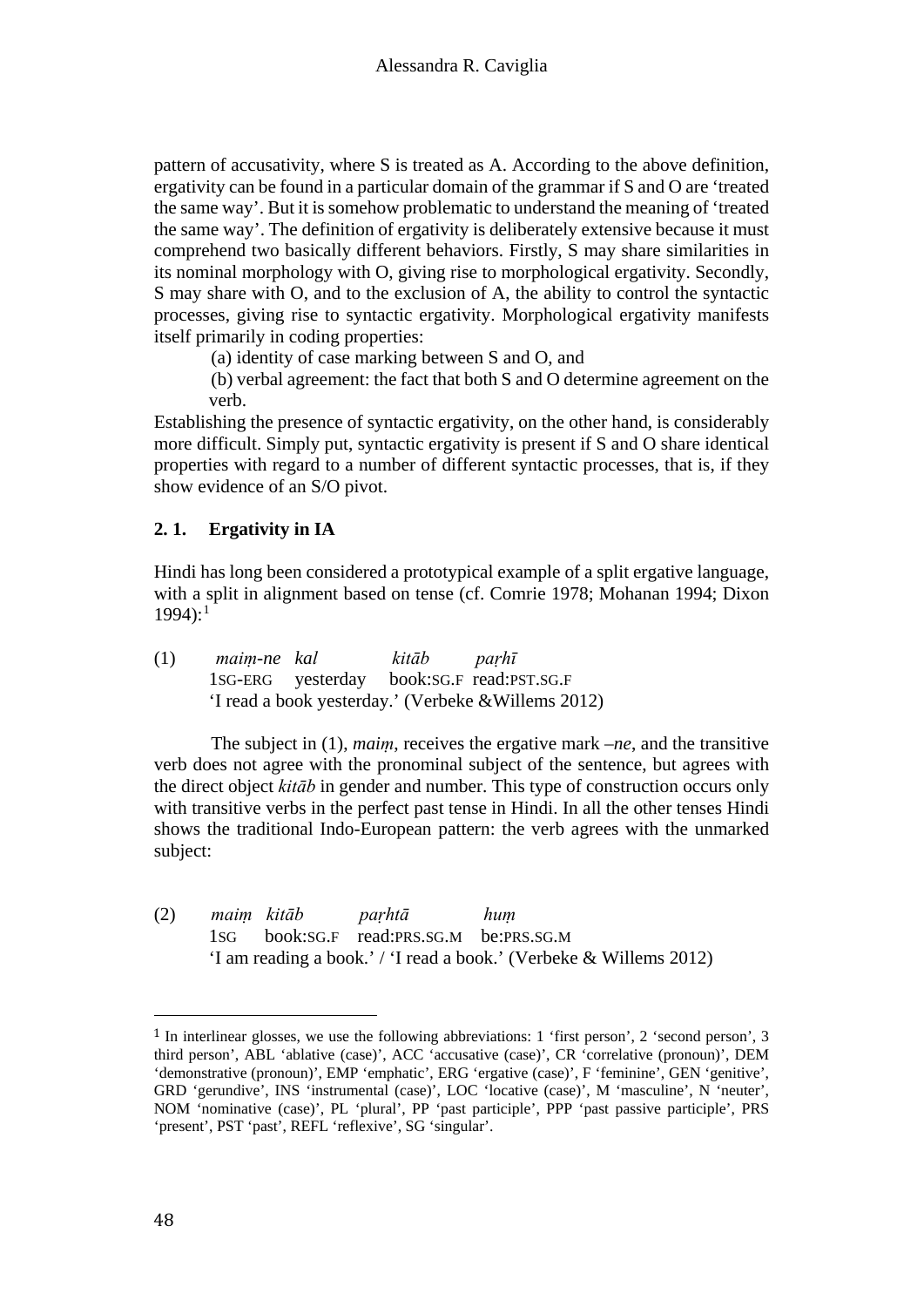(3) *laṛkī soyī* girl:SG.F sleep:PST.SG.F 'The girl slept.' (Verbeke &Willems 2012)

In (3) S is unmarked and cross-referenced on the intransitive past verb for gender and number. So, A is treated like S in the present system and with intransitive verbs, while O is treated like S in the past clauses.

The diachronic study of the problem of the formation of ergativity in South Asia has received considerable attention. Contemporary ergative patterns existing in the North-Western IA languages have a clear correspondence to the OIA construction with the verb in the past passive participial form in *-ta* and agent in the instrumental. The most common theory presumes that the ergative construction in the IA languages has a passive ancestor in OIA. The traditional view on the origin of ergativity in the IA languages is based on the hypothesis of the shift from passive to ergative of the construction with this past passive participle (PPP) in *–ta*. Example of the Sanskrit PPP are given in (4) (5):

- (4) *ayaṃ ca-atra mayā dṛṣṭaḥ* this:SG.M.NOM and-here 1SG.M.INS see:PPP.SG.M.NOM *paradāraparigrahaḥ* other·wife·group:SG.M.NOM 'And here the group of the other wives was seen by me.' (Rāmāyana 5.11.38c)
- (5) *virādhaś ca hataḥ saṃkhye* Viradha:SG.M.NOM and kill:PPP.SG.M.NOM war:LOC *vane rāmeṇa*  forest:LOC Rama:SG.M.STR 'Viradha was killed by Rama in the forest during the war.' (Rāmāyana 5.14.8)

In (4) and (5) A is marked by the instrumental case and the verb agrees in number and gender with the derived subject, which is the semantic patient. However, in Sanskrit the PPP is not the only way to express an action in the past, there are other finite past verb tenses: the aorist, the perfect and the imperfect. Thus the past participle has voice oppositions forms and can be considered an actual passive.

It is a matter of fact that with the gradual loss of finite past tense verb forms in the first and middle stages MIA period, the past construction expressed by the past participle in *-ta* became the only available means of expressing past transitive clauses. The loss of the inflectional system (Table 2) has often been cited as a reason for the increase in the frequency and the scope of the inherited passive *–ta* construction, which in turn led to the unmarking of the marked passive voice of this clause, and resulted in an active, ergative clause (Hock 1986; Bubenik 1998).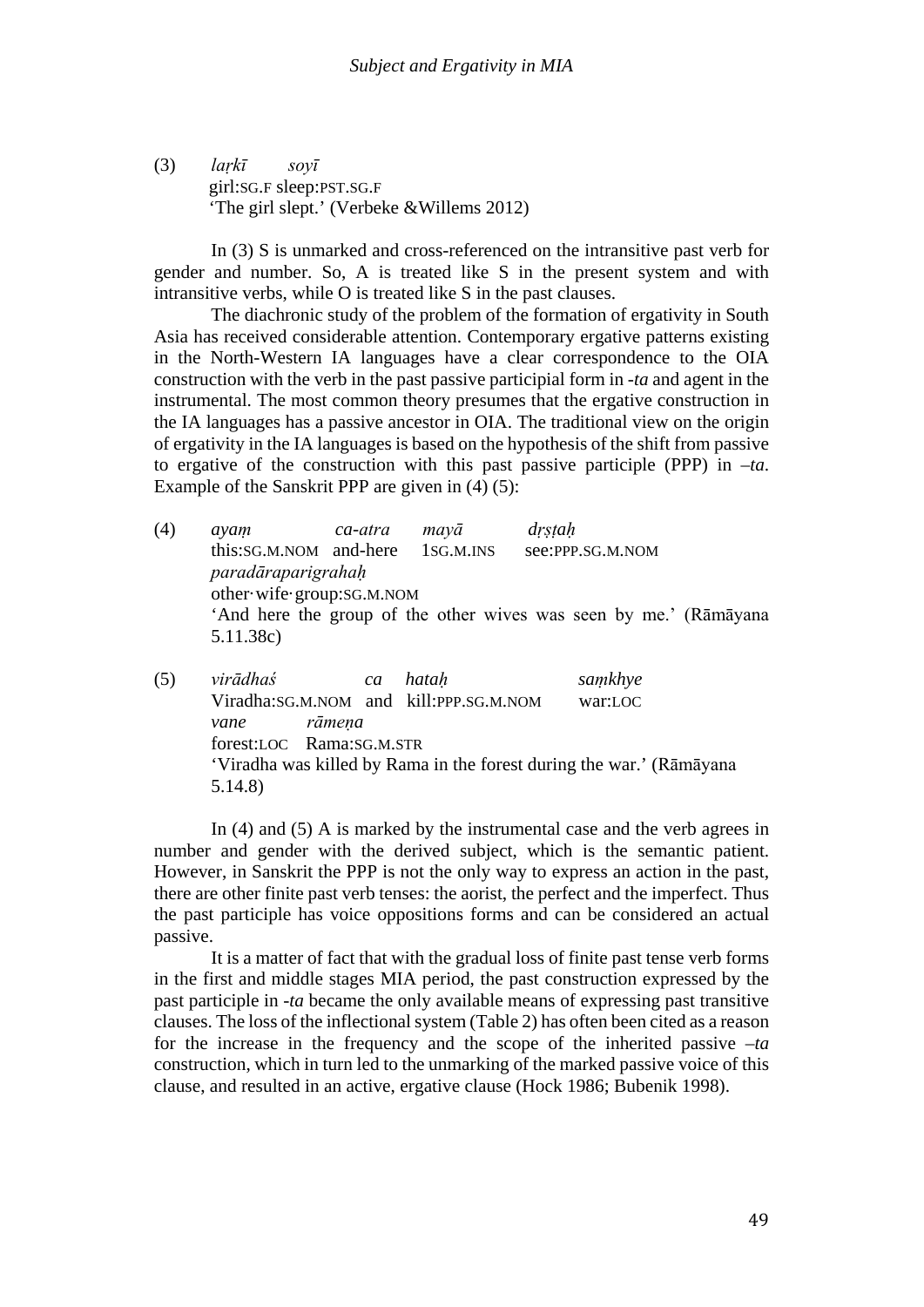#### Table 2: Erosion in the verbal system from Vedic to JM Prakrit (adapted from Kulikov 2011)

|                | <b>PRIMARY</b> | <b>SECONDARY</b> | <b>SECONDARY</b> | <b>IMPERATIVE</b> | <b>SUBJUNCTIVE</b> | <b>OPTATIVE</b> | <b>PERFECT</b> |
|----------------|----------------|------------------|------------------|-------------------|--------------------|-----------------|----------------|
|                | $ENDINGS +$    | <b>ENDINGS</b>   | <b>ENDINGS</b>   |                   |                    |                 | <b>ENDINGS</b> |
|                | <b>AUGMENT</b> | $+$ AUGMENT      |                  |                   |                    |                 |                |
| <b>PRESENT</b> | <b>Present</b> | Imperfect        | Present          | Pr.               | Pr.                | Pr.             | <b>Stative</b> |
|                |                |                  | Injunctive       | Imperative        | Subjunctive        | <b>Optative</b> |                |
|                |                |                  |                  |                   |                    |                 |                |
| <b>AORIST</b>  |                | Aorist           | Aorist           | Aor.              | Aor.               | Aor.            |                |
|                |                |                  | Injunctive       | Imperative        | Subjunctive        | Optative        |                |
| <b>PERFECT</b> |                | Pluperfect       | Perfect          | Perfect           | Perf.              | Perf.           | Perfect        |
|                |                |                  | injunctive       | Imperative        | Subjunctive        | Optative        |                |
| <b>FUTURE</b>  | <b>Future</b>  | Conditional      |                  | Future            |                    |                 |                |
|                |                |                  |                  | Imperative        |                    |                 |                |

Vedic



Classical Sanskrit

JM

In this the stage of MIA the specific case for A with the past participle is still the instrumental case. Example from JM (6) and (7) illustrate the construction:

- (6) *devīhiṃ savvāṇi valayāṇi*  queen:PL.F.INS all:PL.N.NOM bracelet:PL.N.NOM *avaṇīyāṇi* remove:PP.PL.N.NOM 'The queens took off all the bracelets.'
- (7) *diṭṭho ajjāe Nami·rāyā* see:PP.SG.M.NOM nun:SG.F.STR Nami·king:SG.M.NOM 'The nun saw king Nami'.

In (6) and (7) A is marked by the instrumental case, while O (the bracelets) and (king Nami) is marked by the nominative case. The verb, based on the erstwhile PPP in *-ta*, which became *–ya* in JM, agrees in case, gender and number with the nominative O.

MIA languages occupy an intermediate position between Old and New Indo-Aryan (NIA) and may represent the real break with the inherited syntactic alignment in showing the evolution from passive to ergative *statu nascendi*. The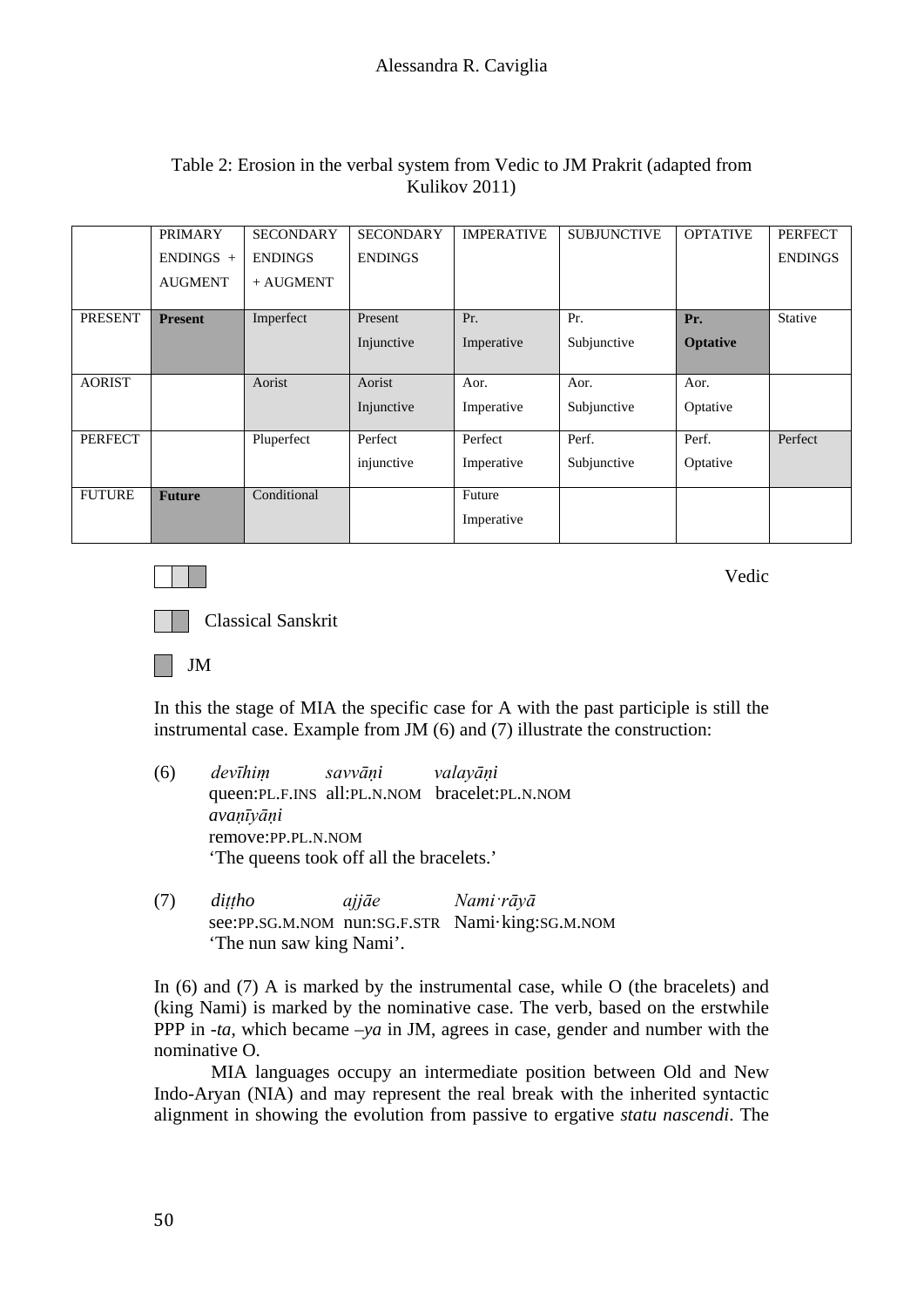question is: is this a passive, as in Sanskrit, or already an active ergative construction, as in Hindi?

It is difficult to answer and to determine whether the passive to ergative reanalysis has taken place in the absence of a clear morphological actualization: one must deal with significant doubt if has to rely only on morphological evidence. In Sanskrit, JM and Hindi, A is always marked and the verb agrees with the nominative O. But is the marked A always the subject of the past constructions of the three languages?

### **3. Transfer of subject properties proposals**

The syntactic status of the instrumental A in MIA has yet to be proven. In literature the 'transfer of subject properties' proposals indicate topicalization of A as the starting point of the ergative reanalysis in IA languages.

Comrie (1978: 370) argues that in most languages with ergativity, the majority of subjects properties identify the A of transitive verb as its subjects, whereas in the passive construction the majority of subjects properties identify the O as the subjects of the sentence. He thus postulates a subject properties dynamic shift where subject properties shifted from O to A, but he does not explain which properties.

Estival and Myhill (1988) developed a theory for the emergence and loss of ergativity, essentially drawing on the notion of transfer of subject properties proposed by Marantz (1984). According to them the shift is triggered by the properties of animacy and high topicality of A: after the verbalization of a verbal adjective, A, via some form of topicalization, begins to acquire syntactic subject properties and concomitantly O loses them (control of reflexives, coreferential deletion, etc.). According to their model, when A has full syntactic subject properties, it may acquire even the morphological properties (verbal agreement and the loss of oblique marking), while O may acquire the accusative case marking, making the construction fully accusative again.

# **4. Grammatical Relations, Subject and Pivot**

In functional approaches subject has often been regarded as a prototypical category defined by a cluster of properties which are not obligatorily shared by all of the member of the category and the criteria for identifying it are often based on distributional analyses. Keenan (1976) proposes a universal definition of subject in terms of a number of diagnostic properties, such that the notion would be applicable universally but in varying degrees.

In the traditional linguistics of Standard European languages, the two core arguments of a transitive verb (A and O) have been labeled 'subject' and 'object' on the basis of their morpho-syntactic behavior. The ergative pattern compromises this traditional labeling because the ergative coding properties of the core arguments do not allow to identify the subject in a transitive clause with the subject of an intransitive clause. Give that it is impossible to identify the subject and object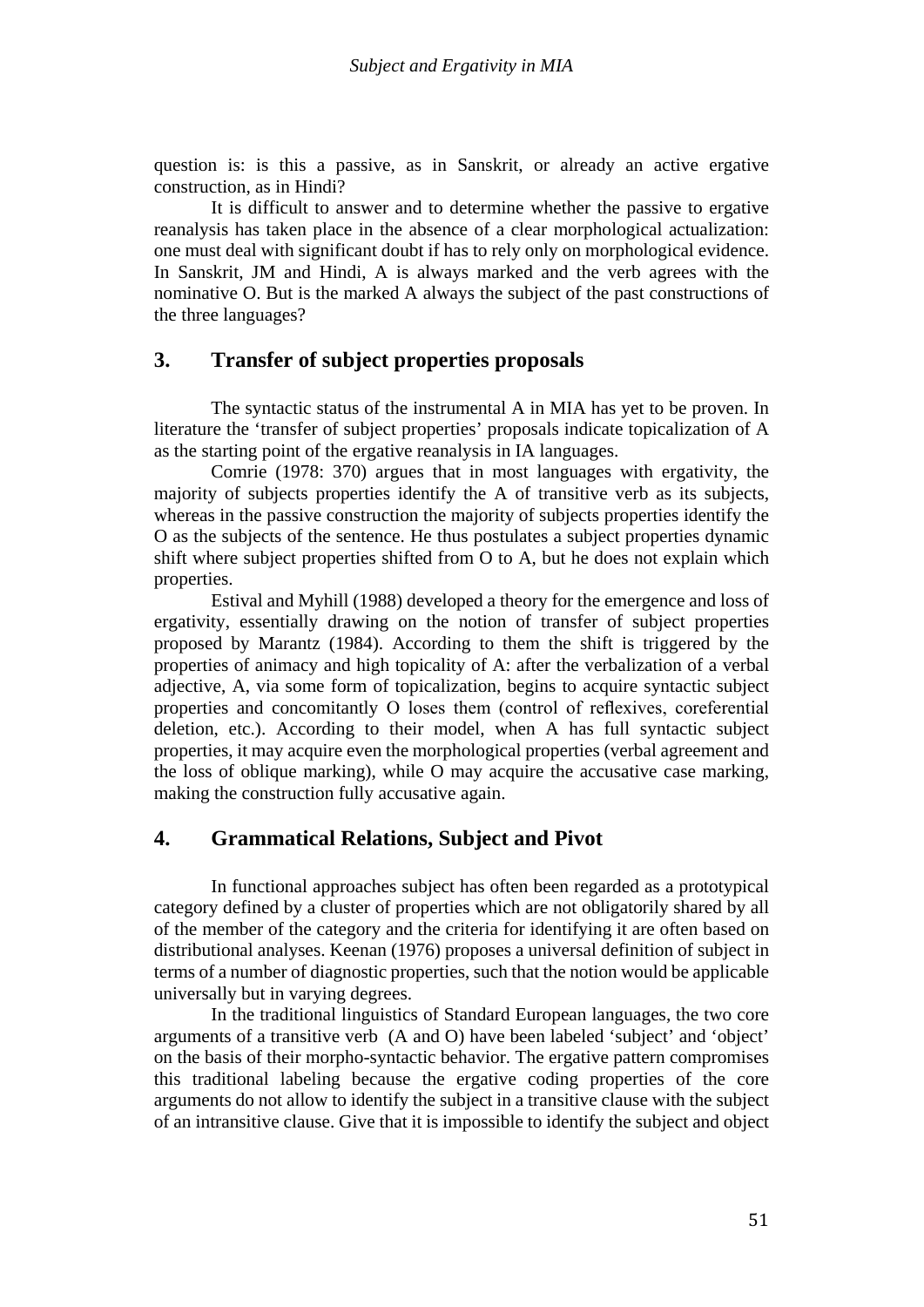cross-linguistically on the basis of identical formal coding properties in different alignment patterns, difficulties arise because the categories of subject and object are no longer efficient for comparing argument structures across different languages.

The subject of a construction in one language has coding properties that differ from the subject of a construction in another language. Furthermore, even in a single language, subject can become a problematic category. Thus, recent research has adduced growing evidence that subject is neither universal across languages nor homogenous across constructions within individual languages (Dryer 1996, Croft 2001, Bickel 2011).

A viable solution to this problem is to assume that subject, as well as other GRs is language-specific, and the notion of GR cannot be cross-linguistically valid either in the sense that all languages have the same grammatical relations, or in the sense that GRs found in different languages should be expected to be instances of the same GR (Cristofaro 2009). In this approach subject is only a descriptive label and according to Dryer (1997: 123) the similarities displayed by linguistic categories across different languages are ultimately due to functional and cognitive principles that are valid cross-linguistically.

The terminology for the GRs is also heterogeneous and it sometimes helps to avoid ambiguous terms like 'subject' or 'object' and use instead names that directly refer to the defining properties of the GR, e.g. 'the  $\{S, A\}$ -relation', or 'the  $\{S, O\}$ relation' where 'subject' indicates {S,A}-relations in accusative languages and {S,O }-relations in ergative languages (following Dixon 1994).

An additional term that is frequently used for some GRs is the term 'pivot', popularized by Dixon (1979a) and Foley & Van Valin (1984). This term is limited to the special case of a GR in a biclausal construction (S/A pivot, S/O pivot).

Dixon (1994) introduces the category or level of 'syntactic pivot' for biclausal constructions such as coordinate, purpose and relative clauses. But there are also different patterns in different biclausal constructions in the same language. Van Valin (2004) allows for a language to have multiple 'privileged syntactic arguments', if different constructions in a language define different categories. The result is that a fruitful way to analyze the notion of subject is to abandon the idea of a universal generalization and accept that each construction defines its own category. The conclusion and the approach adopted in this work is that the category of subject must be defined one construction at a time.

# **5. Analysis**

# **5.1 Reflexivization**

I consider clauses in which the reflexive pronouns *appa/ atta-* and *sayaṃ* are used in my corpus.

*Sayam* is controlled only by S and A in both the present and the past system, but it has an intensifier rather than a reflexive meaning.

(8) *tāhe Mūladevo sayaṃ nīla·paḍaṃ*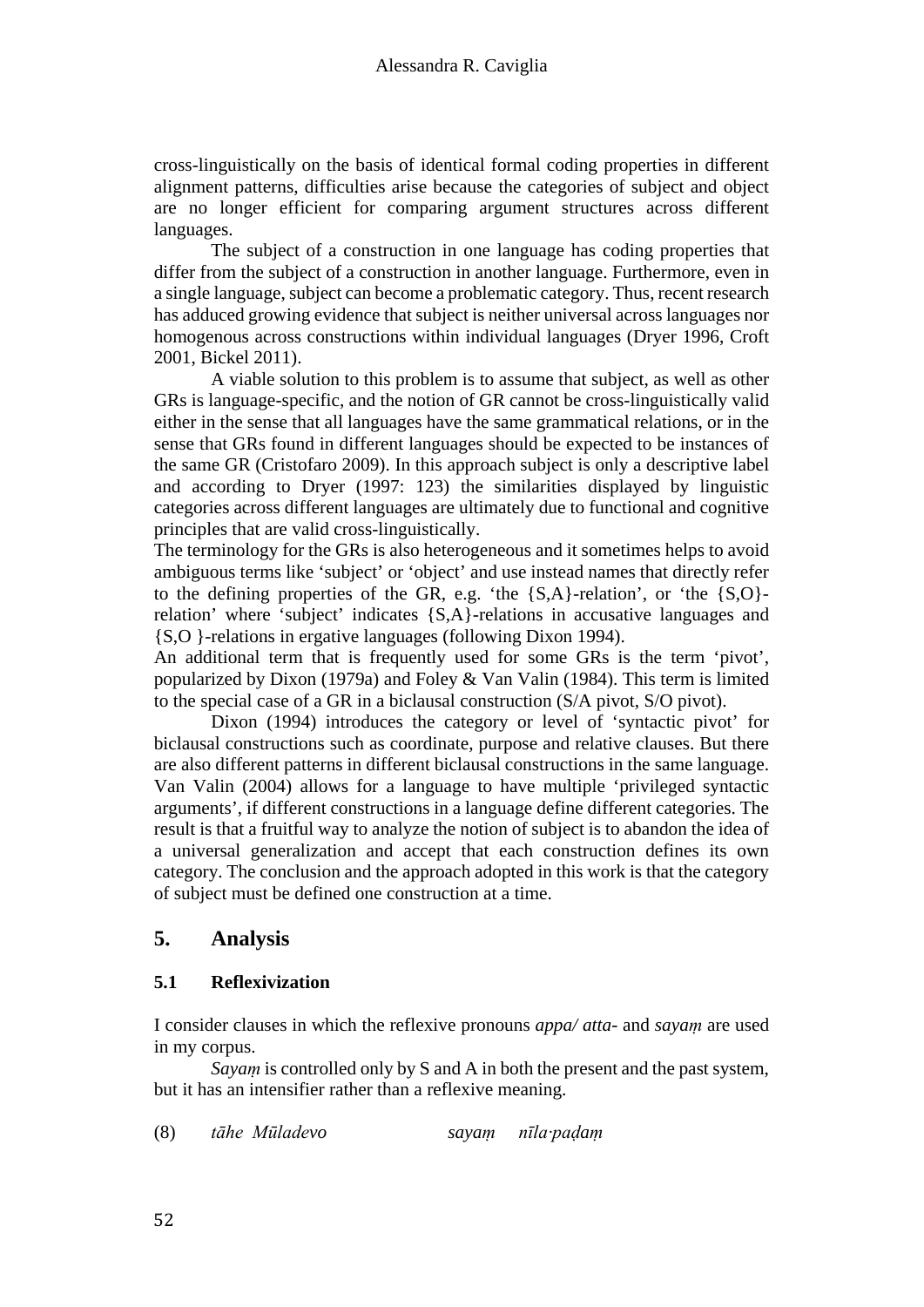then Muladeva:SG.M.NOM REFL dark-coloured·clothes:SG.M.ACC *pāuṇiūṇa rattiṃ ṇiggato* put:GRD night:ACC go.out:PP.SG.M.NOM 'Then Mūladeva himself went out during the night, having put on darkcoloured clothes.'

*Sayaṃ* in (8) is best considered as an intensifier. The term intensifier is here used for expressions like English *himself /herself /itself* when they are used in an adjunct position (e.g., the president himself), for Latin *ipse/ipsa/ipsum*, Italian *stesso/stessa*, Russian *sam/samá/samó*, German *selbst*, etc., and their counterparts in other languages (König and Gast 2006).

*Atta* behaves differently from *sayaṃ*: both A and O can controls this reflexive pronoun:

(9) *ārovio mangala·tūra·saddeṇa appaṇo*  put:PP.SG.M.NOM celebration·drum·sound:SG.INS REFL:GEN *uttimange mauḍo* head:LOC diadem:SG.M.NOM 'Among the sound of festive drums (the king) put the diadem on his own head.'

In (9) the reflexive pronoun *appaṇo* is controlled by a recoverable A: *rānnā* 'king' is implied, in instrumental case since the verb is a transitive PP in agreement with O *mauḍo* 'diadem'. In (10) *appā* is used combined with *sayaṃ*:

(10) *so āgacchamāṇo na mae paḍivālio,*  3SG.M.NOM return:PTCP.PRES.SG.M.NOM not 1SG.F.INS wait:PP.SG.M.NOM *sayaṃ eva appā vivāhāvio-tti* REFL so REFL:SG.NOM marry:PP.CAUS.SG.M.NOM 'I did not wait for him to return, so I myself made (you) marry myself'.

In (10) both A and O are represented by the reflexive pronouns. Here *sayaṃ* refers to A, the causer of the causative verb, and *appā* to O, which are actually the same person. The verb agrees with O *appā* that is in nominative case. *Sayaṃ* is referred to the personal pronoun *mae* in the instrumental case. The causee (you) is implicit and recoverable only from the context.

Since both A and O, as well as S, can control reflexivization, this is not a diagnostic property and it is not sensitive to GRs.

# **5.2 Relativization**

Relative clauses in Indo-Aryan languages, from OIA to NIA, present the correlative constructions. Correlative constructions are of the type '*which girl we saw, she came from the village*', as in the Sanskrit example (11):

(11) *yā kanyā asmābhir dṛṣṭā*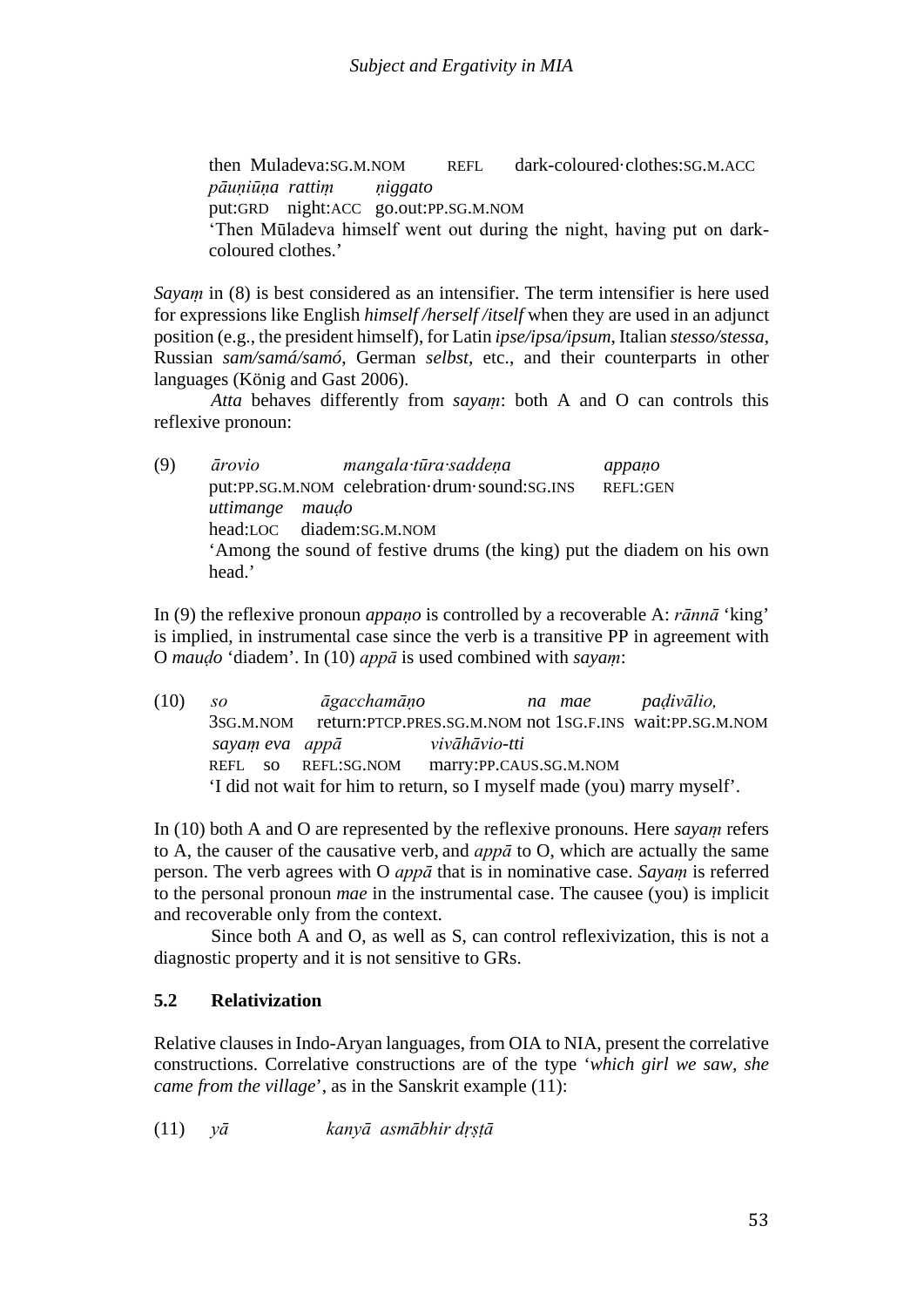CR:3SG.F.NOM girl 1PL:INS see:PP.3SG.F.NOM *sā grāmād āgatā* DEM:3SG.F.NOM village:ABL come:PP.3SG.F.NOM 'The girl that (we) saw came from the village.'

The main problem of a syntactic analysis of the correlative clauses is that in contrast to relative construction, correlatives are not actual subordinates. However as stated by Keenan (1985: 163) correlatives are the equivalent of relative clauses in language in which they occur.

In JM we find that any NP, according to the Accessibility Hierarchy (Keenan & Comrie 1977): 'Subject > Direct Object > Indirect Object > Oblique > Genitive', can be relativized, as in (12) (13):

A/S

(12) *eso jeṇa rohiyaṃ nagaraṃ* 3SG:NOM CR:3SG.INS surround:PP.SG.N.NOM city:SG.N.NOM '(It is) he who surrounded the city.'

O/S

(13) *khayarêsara, avitahaṃ eyaṃ,*  Prince.of.fairy.man:VOC wrong:SG.N.NOM 3SG.N.NOM *jaṃ tumae bhaṇiyaṃ* CR:SG.N.NOM 2SG.INS say:PP.SG.N.NOM 'Prince of the fairy men, it is wrong what you said.'

As for control of reflexivization, relativization in JM cannot be considered a diagnostic property since it is not restricted to one argument and it is insensitive to GRs.

#### **5.3 Coreferential deletion**

When the core arguments of the linked clauses (either A/S, or O/S) are coreferential, one of them is deleted. This kind of requirement can be called 'pivot constraints' (Dixon 1994: 152.). This section will be divided into three main groups: (a) Main clause combining, where two or more independent clause are combined, (b) Combination of a main clause with a clause with an absolutive (or gerund), (c) Clause chaining,

Only 6 of the 11 pivot combinations defined by Dixon (1994) are possible in simple clause combining. Both clauses intransitive (a)  $S_1 = S_2$ ; first clause intransitive, second transitive (b)  $S_1 = O_2$  and (c)  $S_1 = A_2$ ; first clause transitive, second intransitive (d)  $O_1 = S_2$ ; both clauses transitive, one common NP (f)  $O_1 = O_2$  and (g)  $A_1 = A_2$ ; both clauses transitive, two common NPs (j)  $O_1 = O_2$ and  $A_1 = A_2$ .

According to Peterson (1998) in MIA there are no cases of an S/O pivot in coreferential deletion: even if he finds evidence for pragmatic pivot controlling coreferential deletion, this is actually restricted to an A/S syntactic pivot.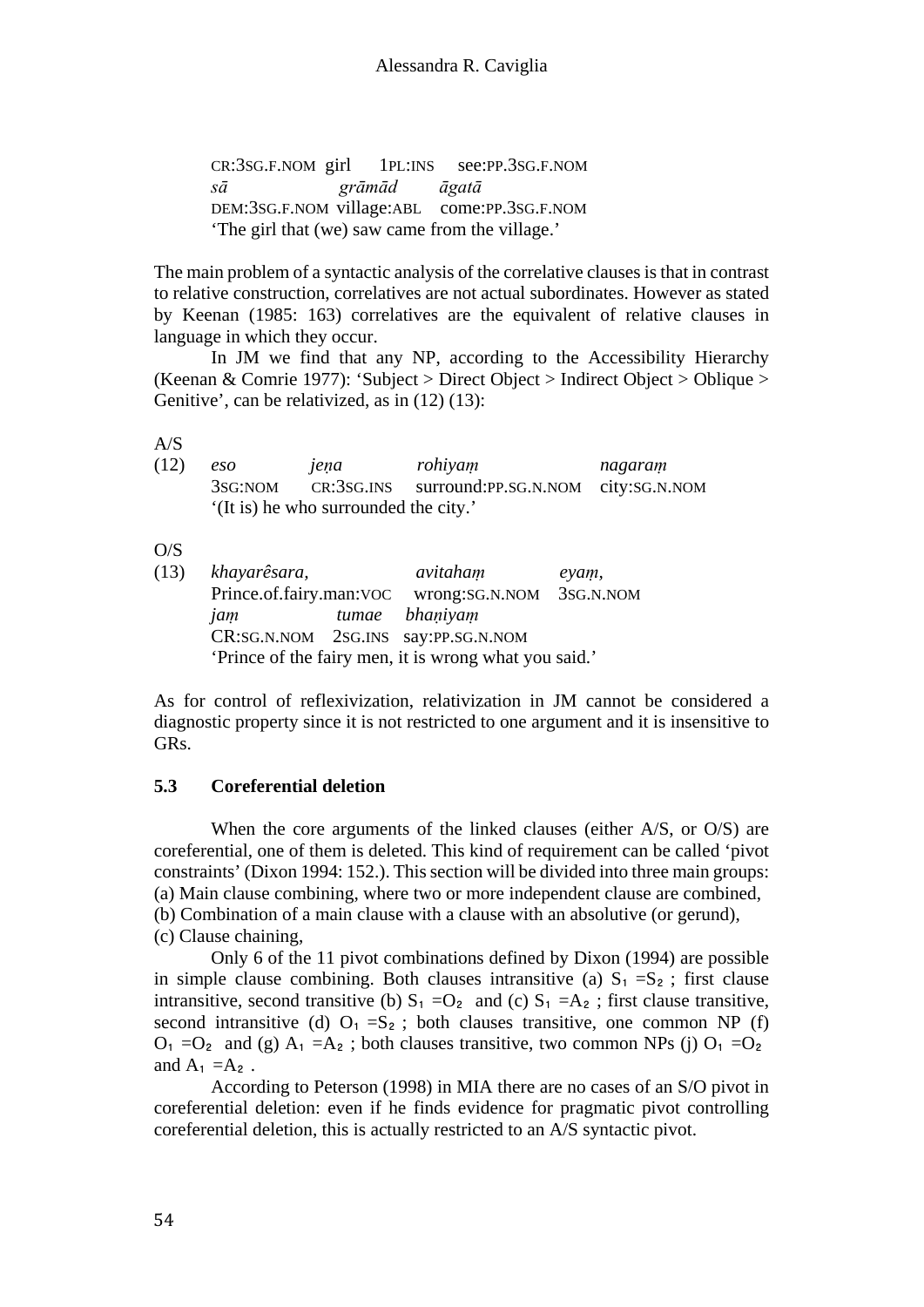On the contrary, in JM coreference is quite free in terms of syntactic constraints. In conjunction reduction constructions, when the first clause is intransitive and the second is transitive both S/A and S/O pivot are acceptable. Since there is no active/passive opposition, constituent order appears to be the mechanism used for disambiguation: when the shared argument is O, A is placed in focus post-verbal position at the end of the second clause, as in (14). When the pivot is S/A, as in (15), O is in final focus position. When the first clause is transitive and the second is intransitive, only O/S pivot is admitted, as in (16).

The reason why we do not find S deleted by a coreferential A is that coordination between intransitive and transitive clauses with S/A in strictly restricted to the gerund construction, as in (17). Therefore, only in the gerund construction there is a strictly syntactic S/A pivot.

S/O

(14) *so ya puvva·bhava·vereṇa keṇa·i vasanta·māse*  3SG:M.NOM and old·existence·hostility:INS some:INS spring·month:LOC *ujjāṇaṃ gao*  park:ACC go:PP.SG.M.NOM *āhao asiṇā khandharāe niya·bhāuṇā Maṇiraheṇa* strike:PP.SG.M.NOM sword:INS neck:LOC own-brother Maniraha:INS 'And he by some hostilities dating from a previous existence, he went to the park in the month of spring and his own brother Maniraha struck (him) in the neck with a sword.'

 $S/A$ 

(15) *paviṭṭho taṃmi, diṭṭhā nava·jovvaṇa·rūva·lāyaṇṇā*  enter:PP.SG.M.NOM this:LOC see:PP.SG.F.NOM fresh·youth·shape·beauty *juvaī* girl:SG.F.NOM 'He entered there and saw a girl, endowed with the fresh bloom of youth, beauty, and grace.'

 $O/S$ 

(16) *so Maṇiraho tīe ceva rayaṇīe phaṇiṇā daṭṭho*  3SG.M.NOM M:SG.M.NOM that ENF night snake:INS bite:PP.SG.NOM *kālagao cautthī·puḍhavīe neraio uvavanno tti* die:PP.SG.M.NOM fourth·hell.land dweller be.reborn:PP.SG.M.NOM 'That night a snake bit Maniraha, (he) died and was reborned as a dweller of the fourth hell land.'

#### Gerund A/S

(17) *pakkhāliūṇa ambarāiṃ avaiṇṇā majjaṇa'tthaṃ.* wash:GRD clothes:PL.N.ACC go.down:PP.SG.F.NOM bathing in.order.to 'She washed her clothes and stepped down in order to bathe.'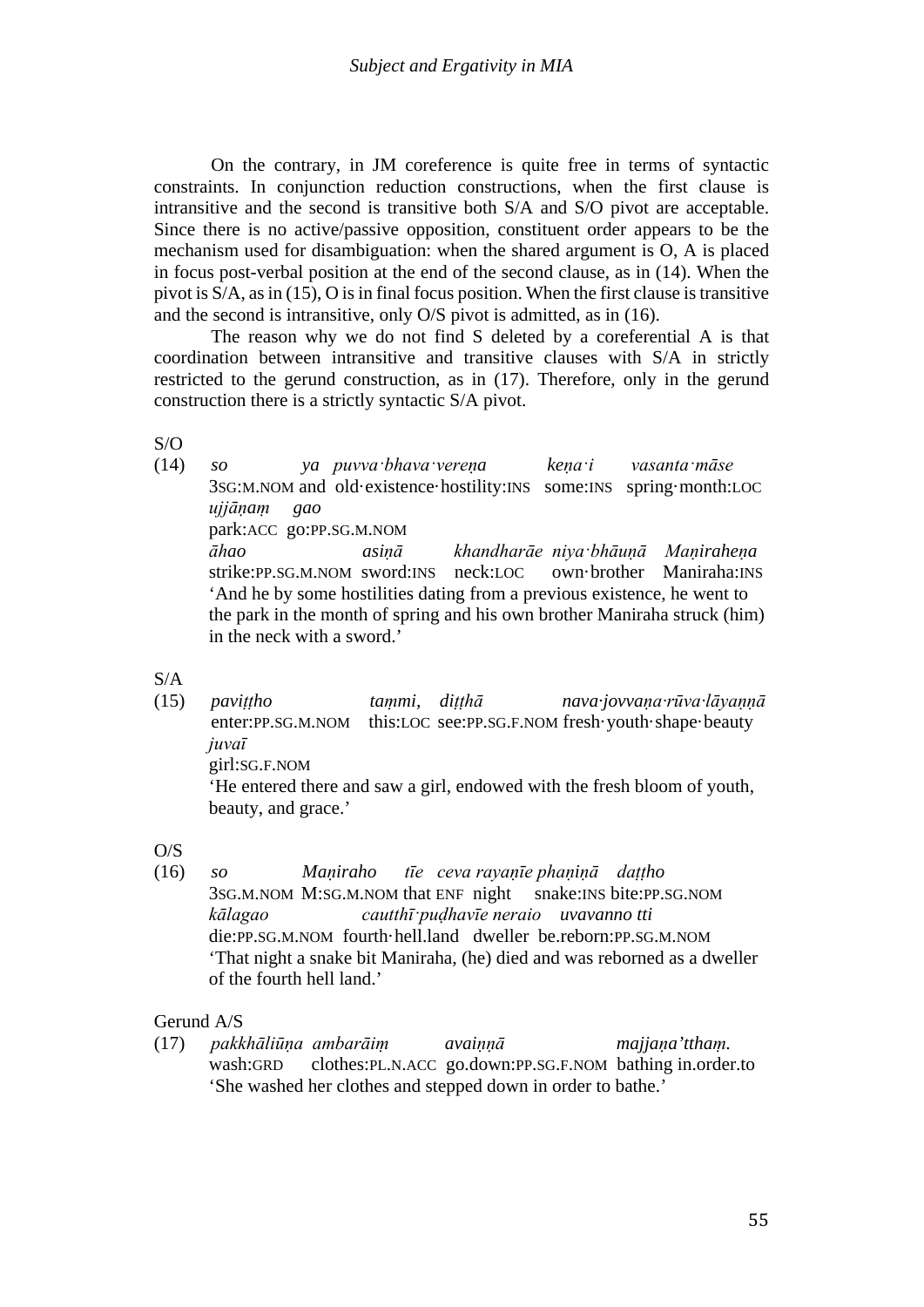Inside clause chaining there can be two or more sentences. The link among these sentences is the topic and there are no syntactic constraints. In JM S, A and O can be topicalized and thus deletion along S/A and S/O but also A/O and O/A core arguments is possible if the NPs are maintained in topic function, as S/O in (18):

Clause chaining

| (a) tao pahuvium ādhatto | Jugabāhū.                                                                                                                                                                                                                                                                                                                                                                                                                                                                                                                                                                                         |
|--------------------------|---------------------------------------------------------------------------------------------------------------------------------------------------------------------------------------------------------------------------------------------------------------------------------------------------------------------------------------------------------------------------------------------------------------------------------------------------------------------------------------------------------------------------------------------------------------------------------------------------|
|                          |                                                                                                                                                                                                                                                                                                                                                                                                                                                                                                                                                                                                   |
|                          |                                                                                                                                                                                                                                                                                                                                                                                                                                                                                                                                                                                                   |
|                          |                                                                                                                                                                                                                                                                                                                                                                                                                                                                                                                                                                                                   |
|                          |                                                                                                                                                                                                                                                                                                                                                                                                                                                                                                                                                                                                   |
|                          |                                                                                                                                                                                                                                                                                                                                                                                                                                                                                                                                                                                                   |
|                          |                                                                                                                                                                                                                                                                                                                                                                                                                                                                                                                                                                                                   |
|                          |                                                                                                                                                                                                                                                                                                                                                                                                                                                                                                                                                                                                   |
|                          |                                                                                                                                                                                                                                                                                                                                                                                                                                                                                                                                                                                                   |
|                          |                                                                                                                                                                                                                                                                                                                                                                                                                                                                                                                                                                                                   |
| Manirahena,              |                                                                                                                                                                                                                                                                                                                                                                                                                                                                                                                                                                                                   |
| Maniraha:SG.M.INS        |                                                                                                                                                                                                                                                                                                                                                                                                                                                                                                                                                                                                   |
|                          | dharani vatthe.                                                                                                                                                                                                                                                                                                                                                                                                                                                                                                                                                                                   |
|                          |                                                                                                                                                                                                                                                                                                                                                                                                                                                                                                                                                                                                   |
|                          |                                                                                                                                                                                                                                                                                                                                                                                                                                                                                                                                                                                                   |
|                          | In the meanwhile Maniraha, without considering what is allowed to be done                                                                                                                                                                                                                                                                                                                                                                                                                                                                                                                         |
|                          | then start.out:INF begin:PP.SG.M.NOM Jugabahu:SG.M.NOM<br>(b) etth' antare avivāriūna kajjā' kajjam,<br>meanwhile not.consider:GRD allowed not.allowed:ACC<br>(c) aganiūna janā'vavāyam,<br>disregard:GRD people censure:ACC<br>(d) ujihiūnam ca paraloya bhayam vīsattha hiyao<br>abandon: GRD and next.world.fear: ACC confident.heart<br>(e) āhao dadham nisiya khaggena kandharāe<br>hit:PP.SG.M.NOM violently sharp sword: INS neck:LOC<br>(f) guru pahāra viyaņo nimīliya 'ccho nivadio<br>heavy·wound·pain closed eyes fall:PP.SG.M.NOM ground:LOC<br>Then Jugabahu prepared to start out. |

and what is not allowed to be done, disregarding the censure of the people, abandoning fear of world beyond, with a confident heart, hit (him) violently in the neck with his sharp sword; with agony for the deep wound with his eyes closed, (Jugabahu) fell to the ground.'

Coreferential deletion among the PPs is controlled by the topic of the paragraph. *Jugabahu* in the first sentence is in final position because it is the new topic, and it is persistent in the entire chain of clauses. *Mayanareha* is the A of the PP in the (e) clause and it governs the coreferential deletion of the subject of the three gerunds (b, c, d). Coreferential deletion in (18) can be schematically represented as:

| $(a) V-PP$                | S.          |           |
|---------------------------|-------------|-----------|
| $(b)$ V-grd               | $O$ -acc    | (A)<br>Jl |
| $(c)$ V-grd               | $O$ -acc    | (A)<br>Jl |
| $(d)$ V-grd               | $O$ -acc    | (A)<br>⇓  |
| $(e) V-PP$<br>$(f)$ $(S)$ | (O)<br>V-PP | A         |

S of the first clause (a) is coreferential with O of (e) and S of (f):

 $(a)$  S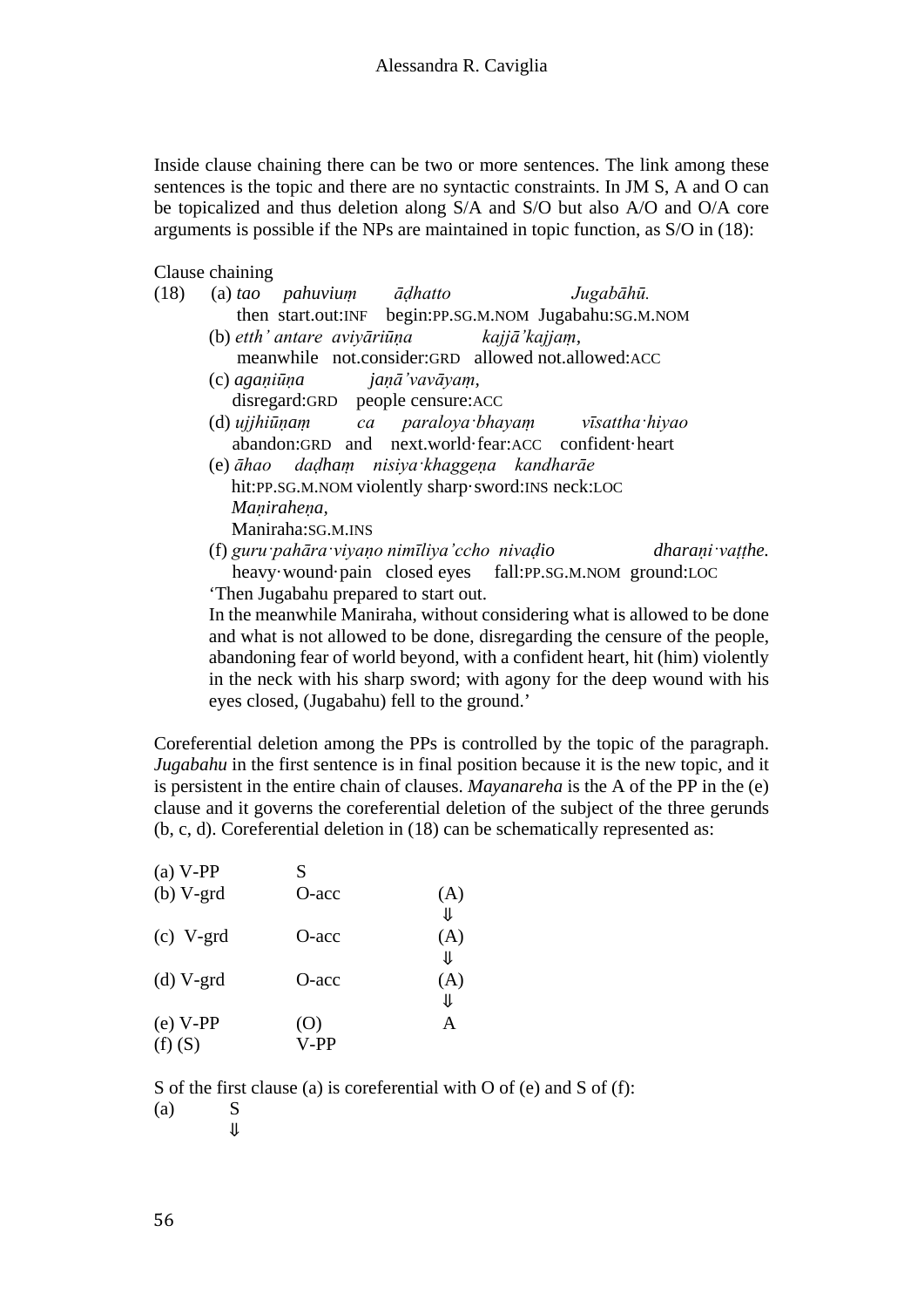$(e)$  (O) ⇓  $(f)$   $(S)$ 

#### **6. Results and conclusion**

In the table you can see the results of my analysis:

|  | Table 3: Results |
|--|------------------|
|  |                  |

| SYNTACTIC PROPERTIES   O |  |  |
|--------------------------|--|--|
| Reflexivization          |  |  |
| Relativization           |  |  |
| Coreferential deletion   |  |  |
| Conjunction reduction    |  |  |
| 'opic                    |  |  |

The reflexive and correlative constructions in JM are problematic. I have shown that the intensifier function can overlap the reflexive one and that the correlative clauses are not standard relative constructions. The analysis shows that the two constructions can not be considered diagnostic properties because they do not identifies only one set of arguments treated in the same way: both {S,A} and {S,O}-relations are found. Overall, they show that there is not a uniform category of subject.

The existence of a co-occurrence of a S/A and S/O pivot can be explained as a transitional phase of the syntactic development of MIA towards NIA. It has, in fact, been almost generally accepted that there is no uniform category of subject in contemporary NIA and that the arguments marked by cases other than nominative show different degrees of subjecthood (cf. Montaut 2001, Bickel & Yādava 2000). Moreover Stroński (2014) shows that in early NIA dialects there are occurrences of an S/O pivot:

(19) Early Awadhi

*avasaru jāni saptariśi āe* Occasion know:GRD seven.Seers come.PP.PL.M *turatahĩ bidhi giribhavana paṭhāe* immediately Brahma palac.of.Himavan send.PP.PL.M' 'Knowing the opportune moment the Seven Seers came, immediately Brahma sent (them) to the palace of Himavan.'

Coreferential deletion in JM identifies a rigid constraint demanding coreference between S/A only with the gerund construction, where the deletion is sensitive to GRs. This is a pure conjunction reduction construction that overrules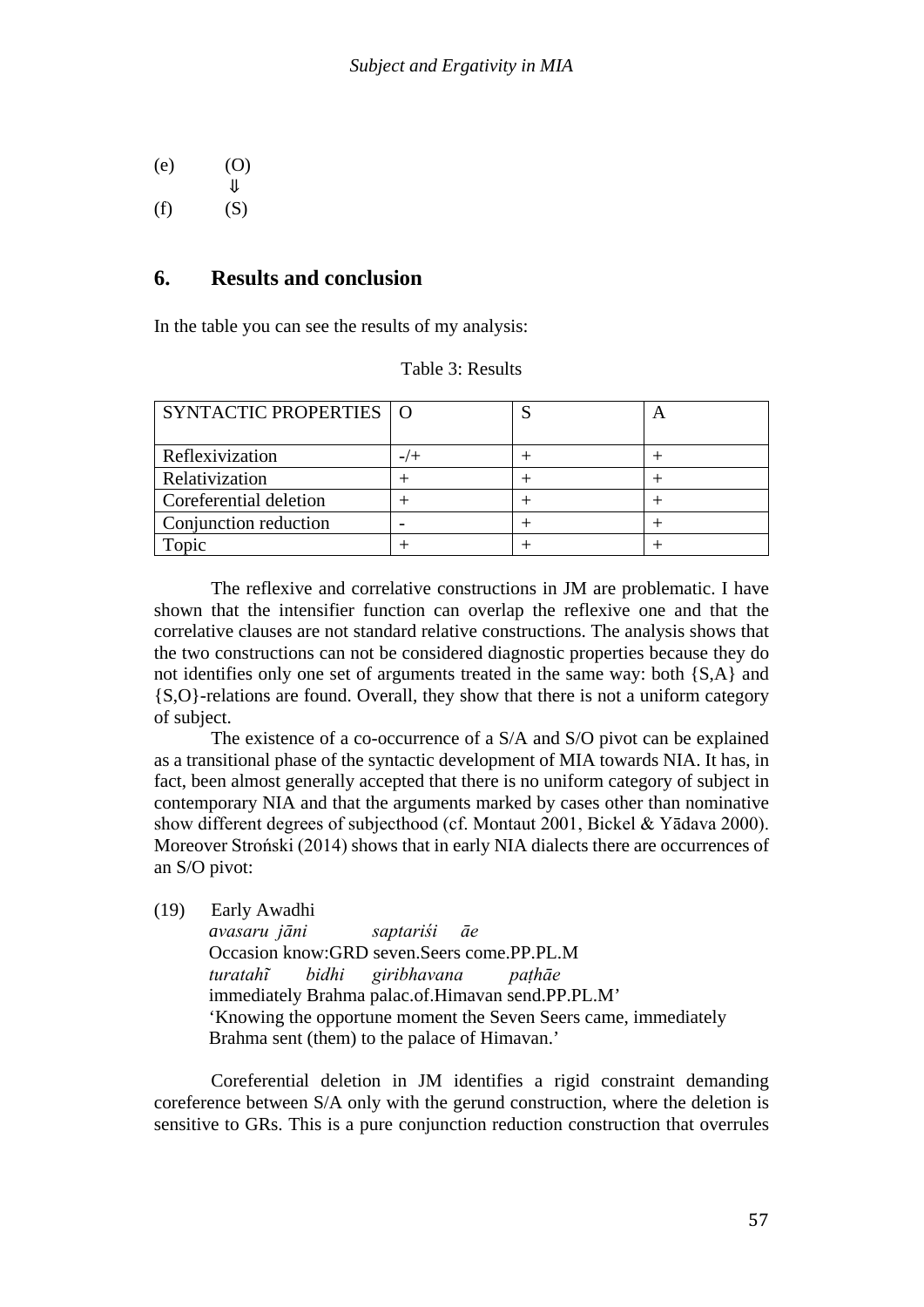pragmatic background and identifies a syntactic pivot. So, it can be considered the only diagnostic property that restricts a {S,A}-relation. On the contrary the cooccurrence of a S/A and S/O pivot in main biclausal coordination, can best be described as a zero-anaphora construction, insensitive to GRs.

Data from JM show that both A and O can be topicalized, so it is inaccurate to indicate topicalization of A as the starting point of the ergative reanalysis. Moreover more studies should be done in Sanskrit to understand if O had ever been in topic function in the PPP construction, since the studies on topicalized O in the specular Old Iranian past participle construction are controversial (Bynon 1980, Haig 2008), and data on Sanskrit are lacking. More generally, investigations on GRs in behavioral constructions in OIA are much needed in order to understand the original status of GRs in the inherited past passive participle construction.

#### **References**

- Anderson, Stephen R. 1976. On The Notion Of Subject In Ergative Languages. In *Subject And Topic*, ed. Charles N. Li, 1-24. New York: Academic Press.
- Bickel, Balthasar. 2011. Grammatical Relations Typology In *The Oxford Handbook Of Language Typology*, ed. Jae Jung Song, 399-444. Oxford: Oxford University Press.
- Bickel, Balthasar & Yādava Yogendra P. 2000. A fresh look at grammatical relations in Indo-Aryan. *Lingua* 110: 342-373.
- Bubenik, Vit, 1996. *The Structure And Development Of Middle Indo-Aryan Dialects.* Delhi: Motilal Banarsidass.
- Bubenik, Vit. 1998. *A Historical Syntax Of Late Middle Indo-Aryan (Apabhramśa)*. Amsterdam/ Philadelphia: John Benjamins.
- Bynon, Theodora. 1980. From Passive To Active In Kurdish Via The Ergative Construction. In *Papers From The 4th International Conference On Historical Linguistics*, ed. Elisabeth C. Traugott, Rebecca Labrum, And Susan Shepherd, 151–163. Amsterdam: Benjamins.
- Comrie, Bernard. 1978. Ergativity. In *Syntactic Typology*, ed. Winfred P. Lehmann , 329-394. Austin: University of Texas Press.
- Cristofaro, Sonia. 2009. Grammatical Categories And Relations: Universality Vs. Language-Specificity And Construction-Specificity. *Language And Linguistics Compass* 3: 441–479.
- Croft, William. 2001. *Radical Construction Grammar*. Oxford: Oxford University Press.
- Croft, William. 2012. *Verbs: Aspect And Causal Structure*, Oxford: Oxford University Press.
- Dixon Robert Malcolm Ward. 1979. Ergativity. *Language* 55: 59-138.
- Dixon Robert Malcolm Ward. 1994. *Ergativity*, Cambridge: Cambridge University Press.
- Dryer, M. 1996, 'Grammatical Relations In Ktunaxa (Kutenai): The Belcourt Lecture Delivered Before The University Of Manitoba On 24 February 1995'.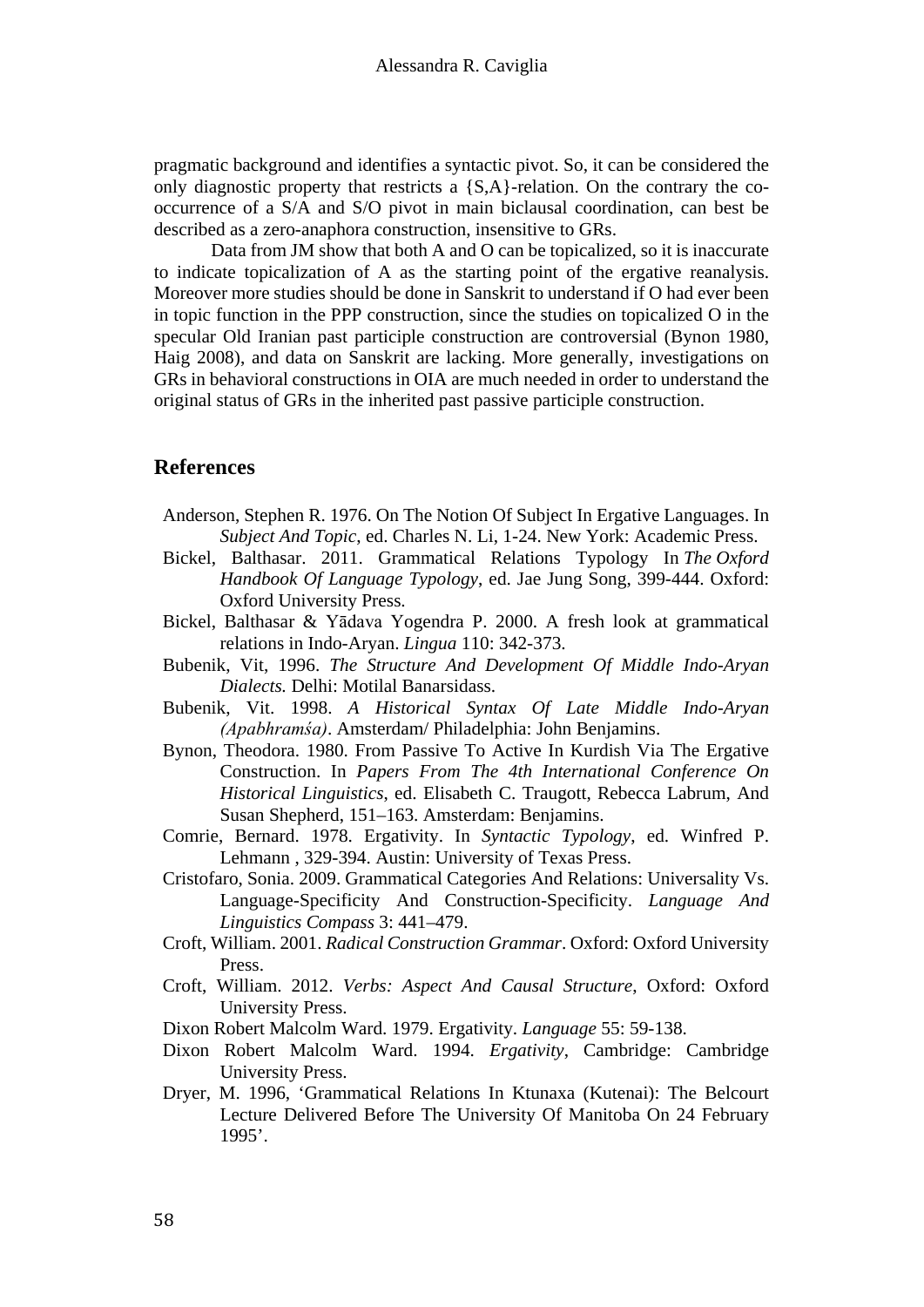- Dryer, Matthew. 1997. Are Grammatical Relations Universal? In *Essays On Language Function And Language Type: Dedicated To Talmy Givón*, ed. Joan Bybee, John Haiman And Sandra Thompson, 115–143. Amsterdam: John Benjamins.
- Estival, Dominique & John Myhill. 1988, Formal And Functional Aspects Of The Development From Passive To Ergative Systems', *Passive And Voice*, ed. Masayoshi Shibatani, 441-491. Amsterdam and Philadelphia: John Benjamins.
- Foley, William A., & Robert D. Van Valin Jr. 1984. *Functional Syntax And Universal Grammar*. Cambridge: Cambridge University Press.
- Givón, Talmy. 1990. *Syntax: A Functional Typological Intoduction*, Vol. 2, Amsterdam: Benjamins.
- Givón, Talmy, 1997, Grammatical Relations: An Introduction. In *Grammatical Relations*, ed. Talmy Givón, 1-84. Amsterdam and Philadelphia: John Benjamins.
- Haig, Geoffrey. 1998. On The Interaction Of Morphological And Syntactic Ergativity: Lessons From Kurdish. *Lingua* 105, 149-173.
- Haig, Geoffrey. 2008. *Alignment Change In Iranian Languages: A Construction Grammar Approach*. Berlin: Mouton De Gruyter.
- Haspelmath, Martin. 2012. On S, A, P, T, And R As Comparative Concepts For Alignment Typology. *Linguistic Typology* 15(3): 535–567
- Hock, Hans Henrick. 1986. *P-Oriented Constructions In Sanskrit*. In *South Asian Languages: Structure, Convergence, and Diglossia,* ed. Krishnamurti, Bhadriraju, Colin P. Masica & Anjani K. Sinha, 15-26. Delhi: Motilal Banarsidass.
- Jacobi, Hermann. 1886, *Ausgewählte Erzählungen In Mâhârâshṣtrî: Zur Einführung In Das Studium Des Prâkrit. Grammatik, Text, Wörterbuch*. Leipzig: Hirzel.
- Kachru, Yamuna. 1978. On Relative Clause Formation In Hindī-Urdu. *Linguistics,* 5-26.
- Keenan, Edward L. 1976. Toward A Universal Definition Of Subject. In *Subject And Topic*, ed. Charles N. Li, 305-333. New York: Academic Press.
- Keenan, Edward L. 1985. 'Relative Clauses', In *Language Typology And Syntactic Description. Volume II. Complex Constructions*, ed. Timothy Shopen, 141-170. Cambridge University Press: Cambridge.
- Keenan, Edward L. & Bernard Comrie. 1977. Noun Phrase Accessibility And Universal Grammar. *Linguistic Inquiry* 8: 63–99.
- Khokhlova, Ludmilla V., 2001, Ergativity Attrition In The History Of Western New Indo-Aryan Languages. In *The Yearbook Of South Asian Languages And Linguistics, Tokyo Symposium On South Asian Languages. Contact, Convergence And Typology*, ed. Rajendra Singh, 159-184. New Delhi – Thousand Oaks – London: Sage Publications.
- König, Ekkehard & Gast Volker. 2006. Focused Assertion Of Identity: A Typology Of Intensifiers. *Linguistic Typology* 10-2: 223-276.
- Kulikov, Leonid I. 2011. 'Voice Typology' In *The Oxford Handbook Of Linguistic Typology*, ed. Jae Jung Song, 368-396. Oxford: Oxford University Press.